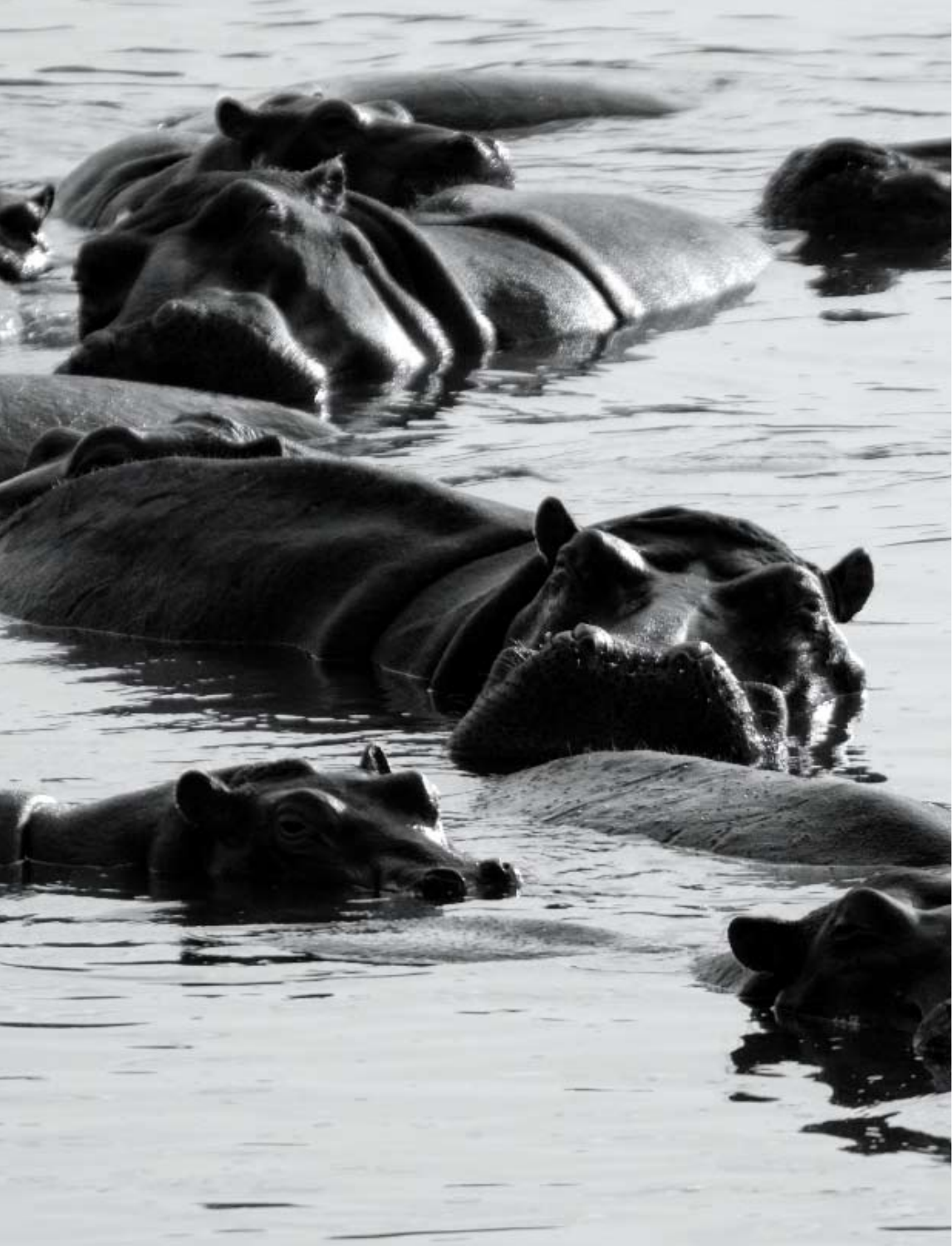*Zambia Readers' overland trip*

# Do **hippos** ever sleep?

Jazz Kuschke and a convoy of *Getaway* readers returned from an 18-day overland trip through northern Zambia with the answer.



ABOVE: terfic faciam diis ineque conscer ine fac rem imperfeconum nonduciorum conum publiquam. LEFT: terfic conscer ine fac audet gravess sicasdam. Castina vigna, rudemus.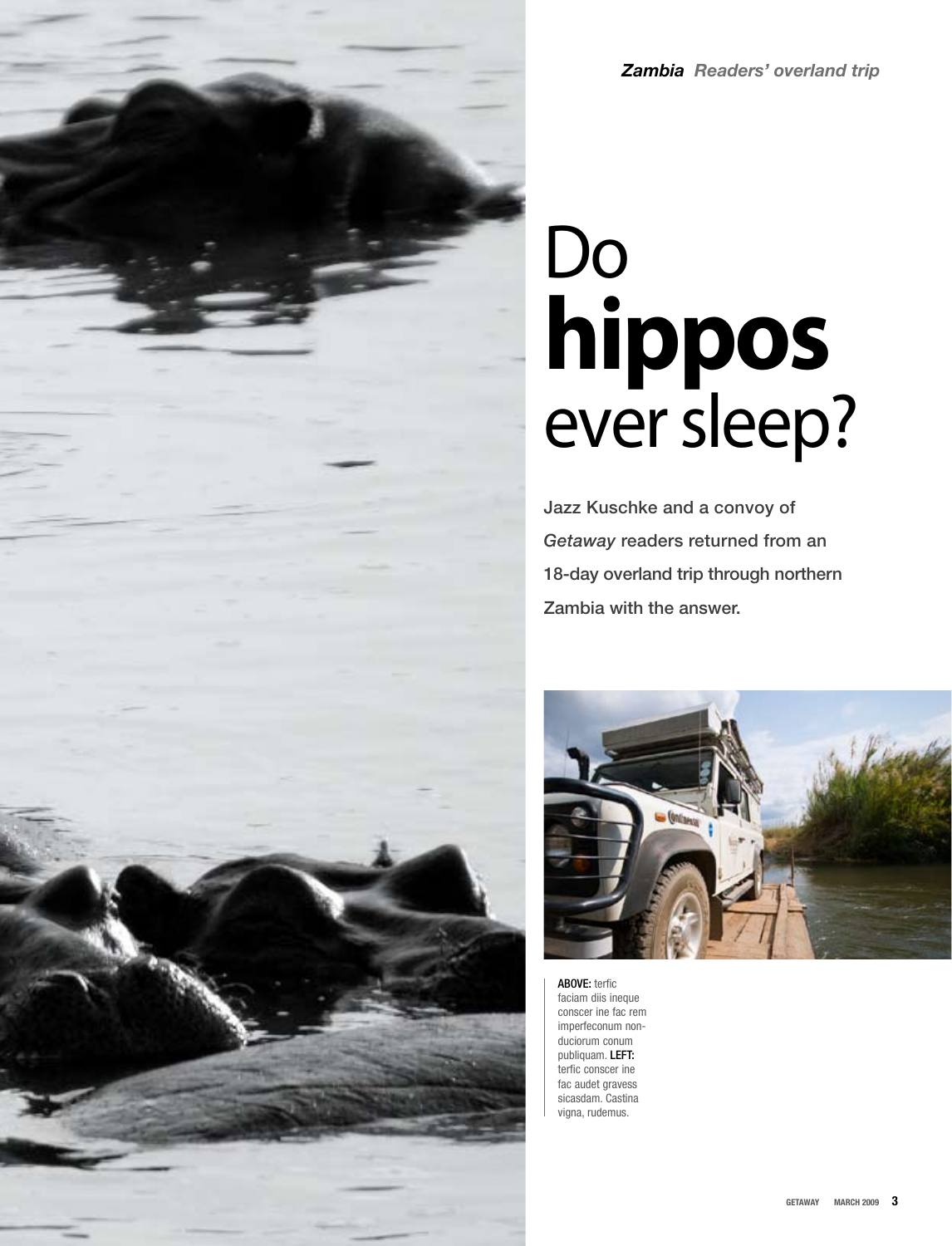### Hippos. Yes, we'll get to them,

but let's start with another, much less abundant, equally prehistoric-looking creature that also calls Zambia home. It's a water bird that resembles a dodo, is distantly related to the peli can, yet is usually classed with the storks. It's cobalt blue, stands more than a metre tall, walks like a judge and spends most of its time motion less next to water waiting for fish to swim by.

Beyond strange, really, and, to round off the caricature, it uses an ungainly, very bulkylooking bill to catch those poor fish. Some ornithologist with a sense of humour named it the shoebill (*Balaeniceps rex*, also known as the whalehead).

According to some reports, there are less than 15000 left in the wild – victims of the usual suspects: habi tat destruction and hunting for the pot. Today, most are concentrated in Sudan, but a significant population holds out in the swampy papyrus marshes of the Bangweulu wet lands in northern Zambia.

That's where we were, hushed but thrilled as we snapped photos of a very rare blue blur among the green reeds about 70 metres away. I couldn't help feeling as though I'd stepped into a chap ter of the late, great Douglas Adams's book, *Last Chance to See*. In this ironic travel master piece, Adams (famous for *The Hitchhiker's Guide to the Galaxy*) comically detailed his misadven tures in search of the world's most

**4 March 2009 getaway**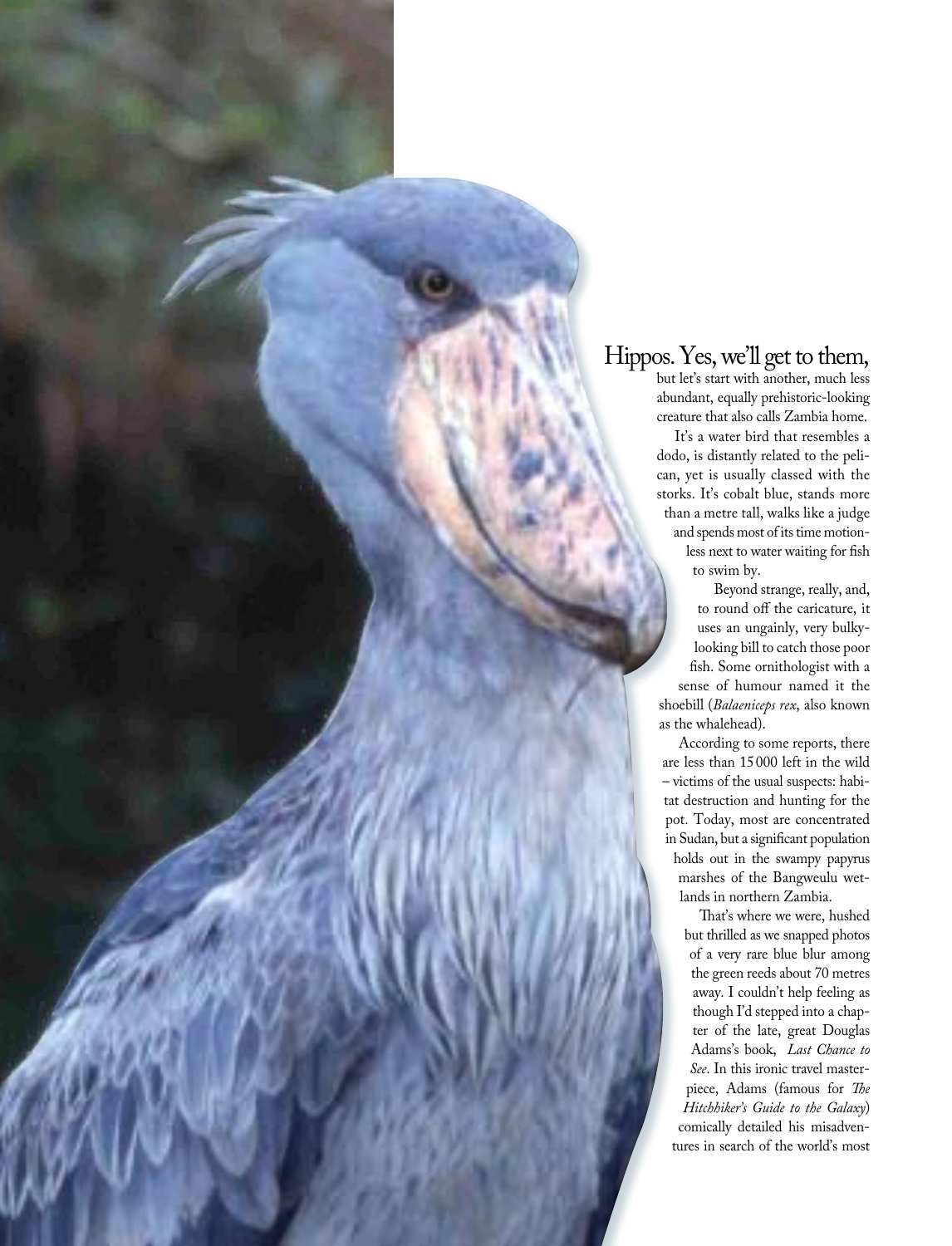

*'Seven days into a three-week Zambian expedition, we'd travelled about 2 500 kilometres and these strange birds were just another tick.'*



endangered animals. Nearly every trip turns into an epic and the animal becomes almost an afterthought. Usually, he ended up just as our little crew was – soaked and smelly, kneedeep in a leech-invested bog, but lucky enough to see a species on the brink of extinction.

Comparatively speaking, the Bangweulu shoebills are easy to see. During the season (late May to early August), it usually doesn't take more than an hour's boat ride, plus another hour or three's swamp-slog from Shoebill Island Camp to find them. Birders from all over the globe flock there to do just that.

Seven days into a three-week Zambian expedition, we'd travelled about 2 500 kilometres and these strange birds were just another tick (albeit a big one) on our itinerary.

#### **The long road**

A week previously, we'd assembled in Livingstone on the Zambezi River. A crew of 11: five very well-kitted *Getaway* readers' 4x4s; guides Chris and Karen Schlimper from Navigators Four-Wheel-Drive Adventures and me, the tag-along-cum-scribe-andtaker-of-pictures.

Talk by the campfire that first night revolved around trips travelled and the merits of particular vehicle set-ups. A sentiment that was to be echoed throughout the journey was, 'Of course, what we're doing is accessible to anyone with a 4x4, camping gear and plenty of time. But going with a guide on a carefully planned, itinerised trip takes so much of the

stress out of it. Just makes the whole thing much simpler.'

Chris knows the area, knows what to expect of the roads (quite simply: the worst), the campsites and where to get fuel and supplies. But, and probably crucial to the success of a guided-convoy tour, Chris was a traveller before he became a guide, so he knows that besides the proverbial getting there – the adventure of overland travelling, driving 4x4

TOP: terfic faciam diis ineque conscer dam. Castina diis ineque conscer duciorum conum publiquam. ABOVE: terfic faciam diis ineque conscer audet gravess conum publiquam. OPPOSITE: terfic faciam diis ineque conscer ine fac rem conum publiquam.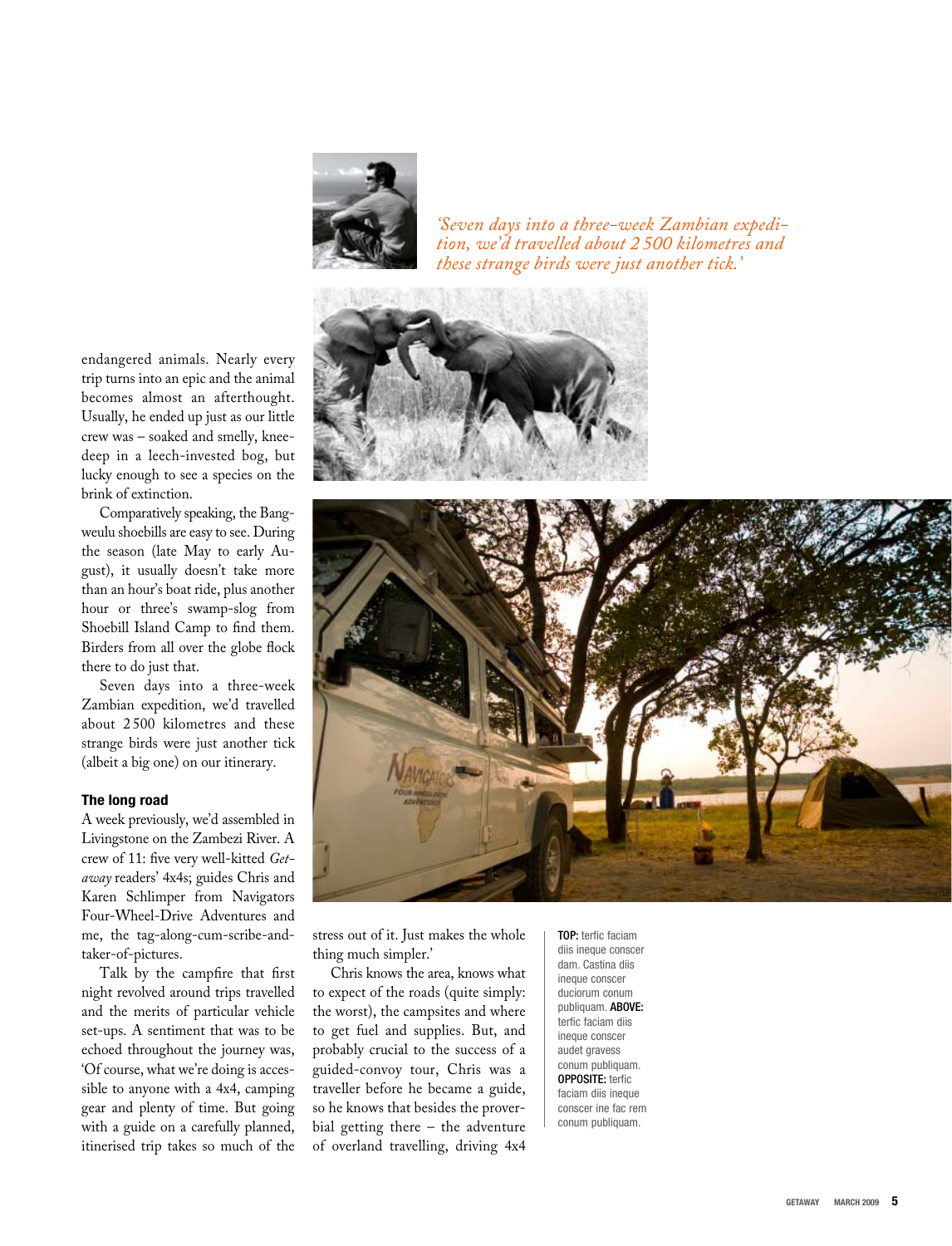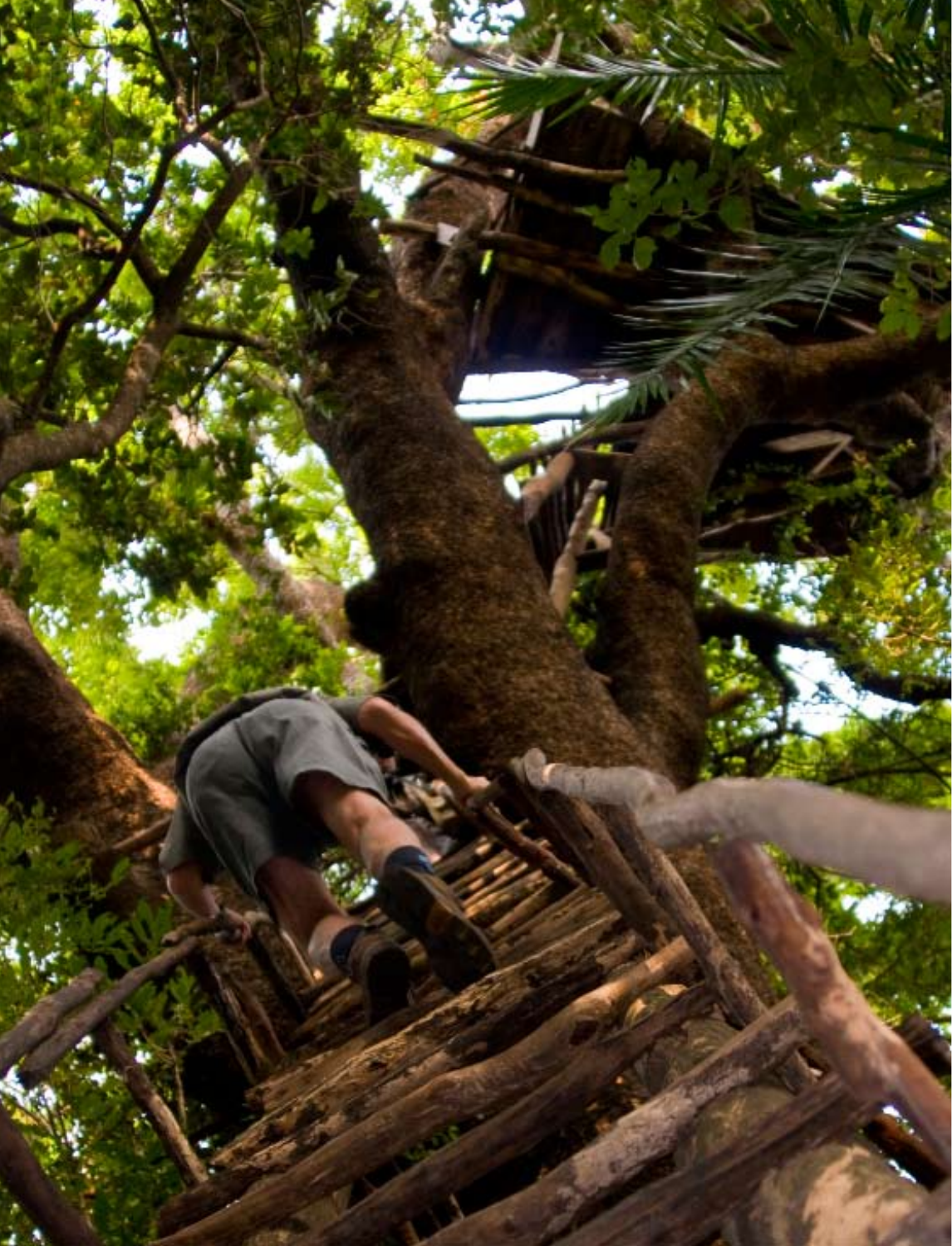## Personal highlights

![](_page_5_Picture_1.jpeg)

*Searching for the shoebill. Seeing both North and South Luangwa National Parks. The hippos (of course).*

tracks and bad roads – it's the special sights along the way that are most important.

Such as seeing the magnificent, rare shoebill. Or coming in (very) close contact with elephants while on foot in Kasanka National Park. Or spending three unforgettable (and what most of the crew would no doubt refer to as spa) days soaking in the hot springs at Kapishya.

Imagine 35ºC sulpher-free water bubbling from deep within the earth to form a swimming pool-sized piece of heaven hugged by lush riverine greenery. Or wandering the halls of Sir Steward Gore-Brown's manor house at Shiwa Ng'andu (lake of the royal crocodiles), considering how beautiful (and wild) that part of Zambia must've been in the 1920s when this Brit first fell in love with the area while on an assignment for the Anglo-Belgian Congo Boundary Commission.

Chris knows that the quality of the places where you pitch your tent is pretty damn critical to keeping up group morale. Such as camping at spectacular Lake Waka Waka (no crocs, no hippos, no bilharzia) or next to the Luangwa River – the river of hippos.

#### **Insomniac hippos**

Which brings me back to the hippos. We've all seen *Hippopotamus amphibius*: those near-rectangular pieces of flab with pink underbellies, massive nostrils and even bigger teeth which spend most of their time in the water. They only venture onto land to graze (usually at night), where they can carry their half-tonne frames at up to

40 kilometres an hour. Even though they're herbivores, they're highly unpredictable and feared by many for the fact that (barring the malariacarrying anopheles mosquito) they're responsible for more deaths in Africa than any other mammal. All this you know, but have you any idea how it feels to have a hippopotamus choir travel with you?

They joined the trip at Pontoon Camp in the 390-square-kilometre Kasanka National Park. As the name suggests, we were camped near water and, wherever there's water in Zambia, you're likely to find hippos. We didn't see them that night, but sitting round the cooking fire, their snorts, grunts and nasal *huh-huh-huh-huhs*  dominated the night air. We tried to estimate how close they were – sound travels at night and hippo sound really travels. But unless you've

OPPOSITE: terfic faciam diis ineque conscer ine fac rem sicasdam. Castina duciorum conum publiquam. BELOW: terfic faciam diis ineque sicasdam. conum publiquam. **BOTTOM:** terfic faciam sicasdam diis ineque conscer sicasdam ine fac rem audet gravess imperfeconum.

actually laid eyes on the animal, you can never be too sure.

The following morning, some of the crew grumbled about not having had much sleep because, well, neither had the hippos. They had to have slept, surely? But even Richard Estes's bush bible, *The Safari Companion* makes no direct mention of it, so you've got to wonder.

Their routine seemed to consist of day-long grunt-and-snort socialising

![](_page_5_Picture_15.jpeg)

![](_page_5_Picture_16.jpeg)

*Commolor perat. Dunt lore veraesectem dolum dip eu feugiam cndiam In vullam, consenissis num alit lam dolobor*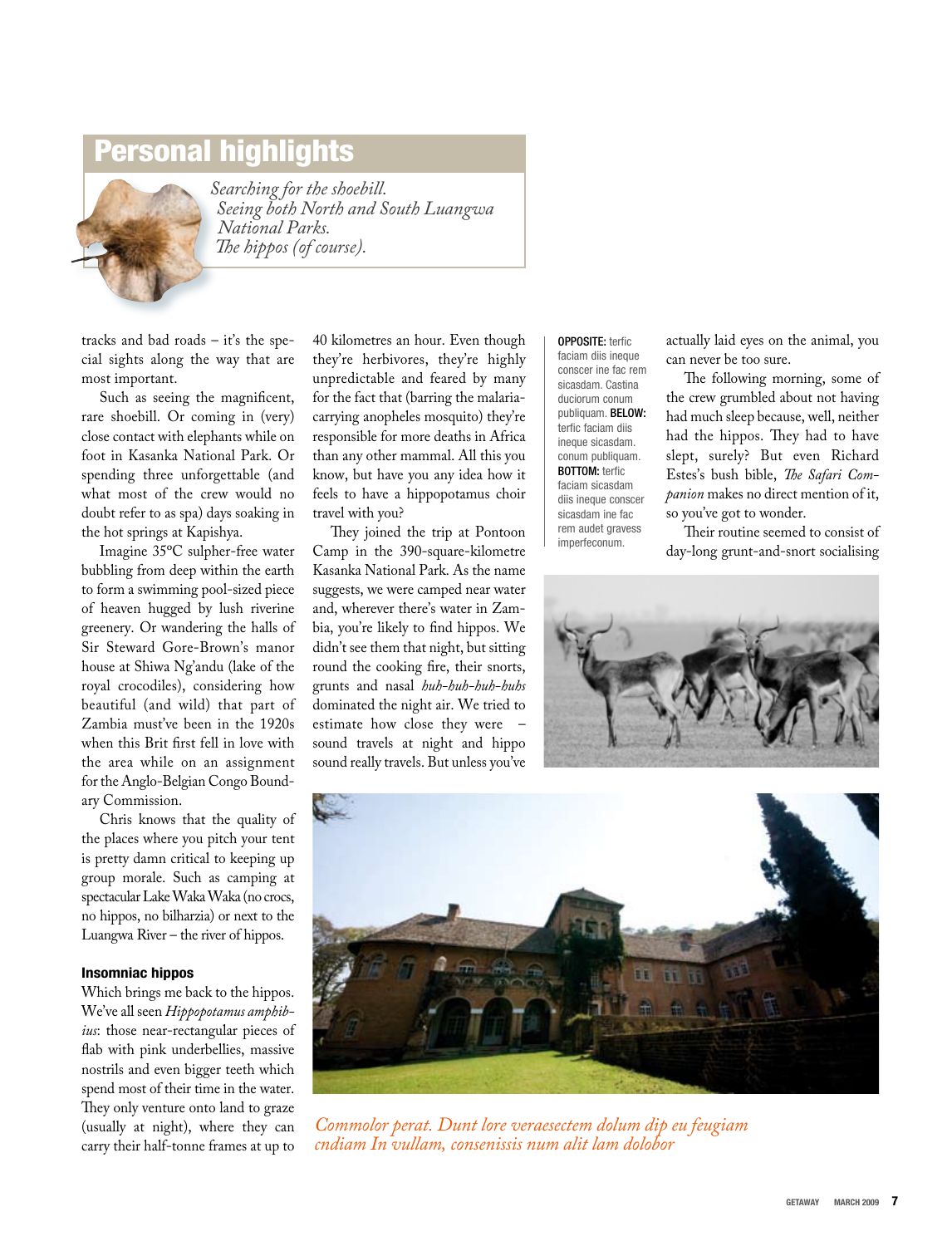![](_page_6_Picture_0.jpeg)

sessions, which, you'd think, would build up an appetite, forcing them into the bush at night to fill those bellies. But some stay behind in the water and keep *huh-huh-huhing* and blowing bubbles and, when those that did go off chomping come back, they have a pre-dawn welcoming party. Which, of course, involves much grunting and guffawing.

When they do eventually settle into some sort of resting mode (this seems to be in a rotation system much like the feeding), they rest their chins on each other's backs. Very cute for something that weighs as much as our 4x4.

Everyone slept better after that night and the sounds became an almost ever-present background white noise as the hippos seemed to follow us.

After Kasanka and Bangweulu (they weren't far-off when we found the shoebill), more hippos joined us on the Luangwa River. There they were, a pod about 30 strong, watching as we crossed the precarious

ABOVE: terfic faciam diis ineque conscer ine fac rem imperfeconum nonsicasdam. OPPOSITE: Castina vigna, rudemus duciorum conum duciorum conum

publiquam.

*One night, we heard two bulls in a roaring tussle. If it weren't for our spotlight, we'd have mistken them for lions*

wooden bridge over the river to Chifunda Community Campsite on the southeastern edge of North Luangwa National Park. They seemed to grunt comments on our driving skills or the state of the bridge – which wasn't much more than lashed-together mopani logs.

At Chifunda, they were never far. As we lounged in camp chairs under the towering river trees, our eyes would trace their feeding paths from the shrubbery, across the sandbanks to the river – small, well-travelled Jeep-like tracks complete with middelmannetjies. One night, we heard two bulls in a roaring tussle. If it wasn't for our spotlight, we'd have mistaken them for lions.

A drive along the river the following day revealed the cause of their fight: territory. There are so many hippos in that stretch that the dominant males have to battle constantly for their piece of water and 30-odd cows.

We made our way south through cathedral mopani woodland buzzed by tsetse fly. At Luangwa Wilderness Lodge in Luambe National Park (a beautiful little piece of wilderness sandwiched between, and to the east of, North and South Luangwa National Parks), the rangers told us that the 70-plus animals lounging in the river immediately in front of the lodge swells to over 200 in the dry season, as it's one of the only pools still carrying sufficient water.

That afternoon, the sky was burned to a deep amber as the smoke of a far away bush fire filtered the sunset. Cameras big and small came out and memorable images were made. If not the climax, then it definitely epitomised the trip.

Three days and many dusty kilometres further south at Flatdogs

## lotes from the crew

I found the language quaint, as in helon spotting. 'That is the leed colmolant' our guide pointed out while poling the boat through the shallow canals of the Bangweulu marshland. 'It rikes to sit on the leeds whilst spleading its wings for the sun to dly.' The transposition of 'r' and 'l' is common in Zambia (as in central Africa) and you need to pay close attention when listening to your guide. But don't answer him in the same way, or he'll gaze at you with a complete lack of comprehension when you respond: 'Oh my, is that a brack helon ovelthele?' – *Hartwig von Durckheim, Hartbeespoort.*

The border into Zambia at Kazangula was disappointing. What a pity the charges to cross it are in the vacinity of R1000. Hopefully the powers that be will soon realise they're not making entry into Zambia a financially attractive prospect.' – *John and Sally Cloran, Kloof.*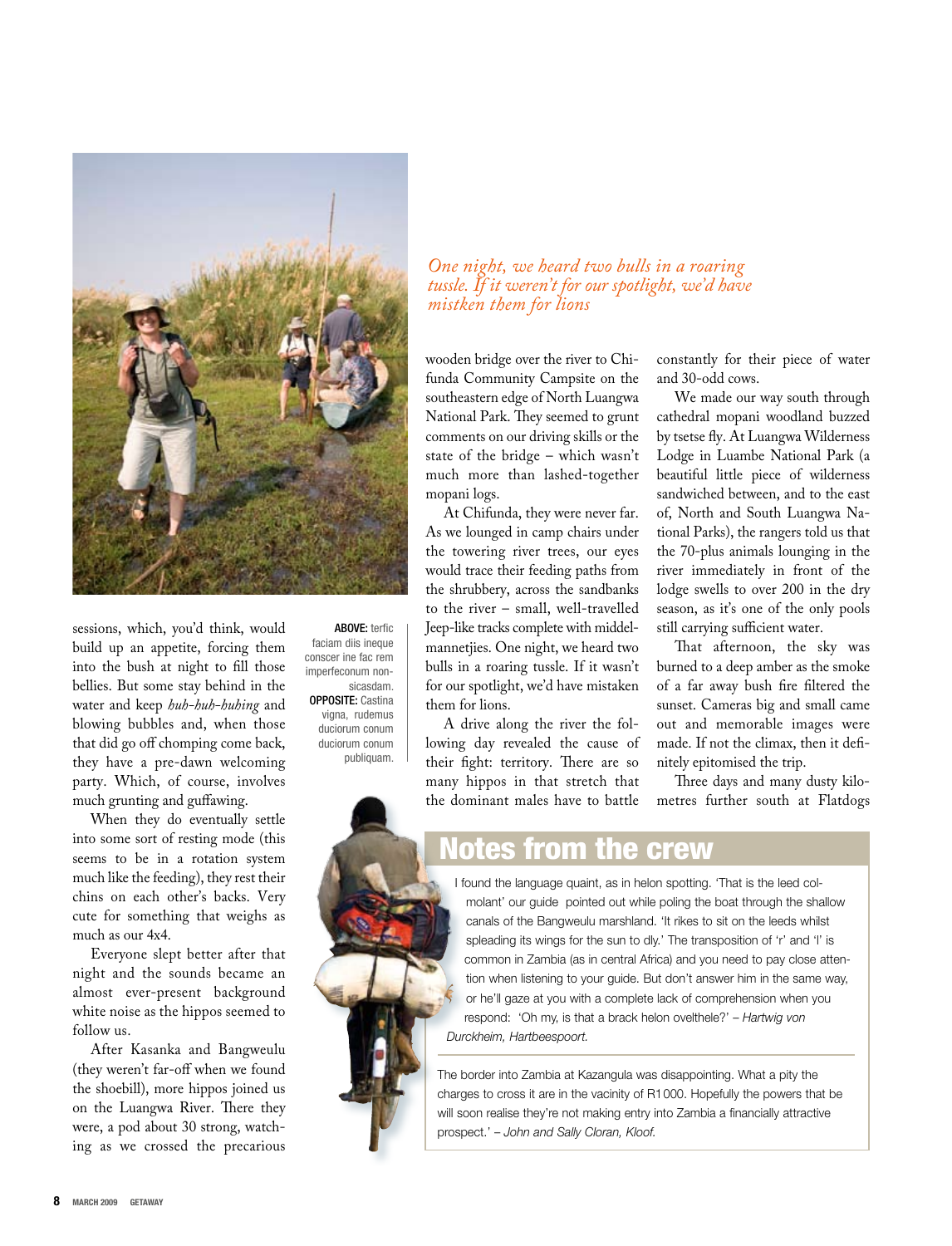![](_page_7_Picture_0.jpeg)

#### Camp on the edge of South Luangwa, it was time to say our goodbyes as this was where the convoy split up and people made their respective ways home.

After so many days in the bush, it was a bit of a shock to be in a lodge environment again – crowds, a bar, a pool, satellite television. And yes, the hippos were there too. In fact, they're so prolific in the area that wooden platforms had to be built in the trees so tents could be pitched out of their way.

These funky platforms were all taken, so we were forced to camp on the ground. If I was disappointed at the time, then I'm glad now. If we hadn't, I'd never have had the pleasure of a hungry hippo rub against my canvas on its grazing route sometime around 03h00 that morning. Do they sleep? Not a chance!

# footnotes

#### **About the trip**

*Getaway* went on a guided self-drive tour with Navigators Four-Wheel-Drive Adventures through northern Zambia. This 18-day trip starts in Kasane and ends at Mfuwe near South Luangwa. The basic itinerary looks like this: day one and two: Kasane, Botswana, to Lusaka, with time allocated for shopping for supplies. Day three: Lusaka to Mkushi River area. Day four: to Kasanka National Park, with a detour to Kundalila Falls en route. Day five and six: in Kasanka National Park, with organised activities, including a guided nature walk and canoe trip. Day seven and eight: at Lake Waka Waka, with a detour to the Livingstone memorial en route. Day nine, 10 and 11: at Shoebill Island, including a guided expedition to find the shoebill stork. Day 12 and 13: at Kapishya Hot Springs, travelling

through Lavushi Manda National Park en route. Day 14: guided tour of Shiwa Ng'andu House in the morning, then to Natwange Community Camp on the western edge of North Luangwa. Day 15: relaxed game-drive through North Luangwa and across the Luangwa River to Chifunda Community Camp on the eastern fringe of the Park. Days 16 and 17: Luambe National Park for two nights. Day 18: through the Nsefu Sector of South Luangwa to Flatdogs Camp.

#### **Highlights**

Kasanka National Park encompasses a wide range of habitats, including miombo woodland, riparian fringe and swamp forest, dambos (swampy wetlands), plains, lakes and rivers. The birdlife is always rewarding, with specials including Pel's fishing owl, Böhms bee-eater and Ross's turaco.

![](_page_7_Picture_10.jpeg)

erfic faciam diis ineque conscer ine num nonsiscer ine num con.

 $\Box$  continued overleaf